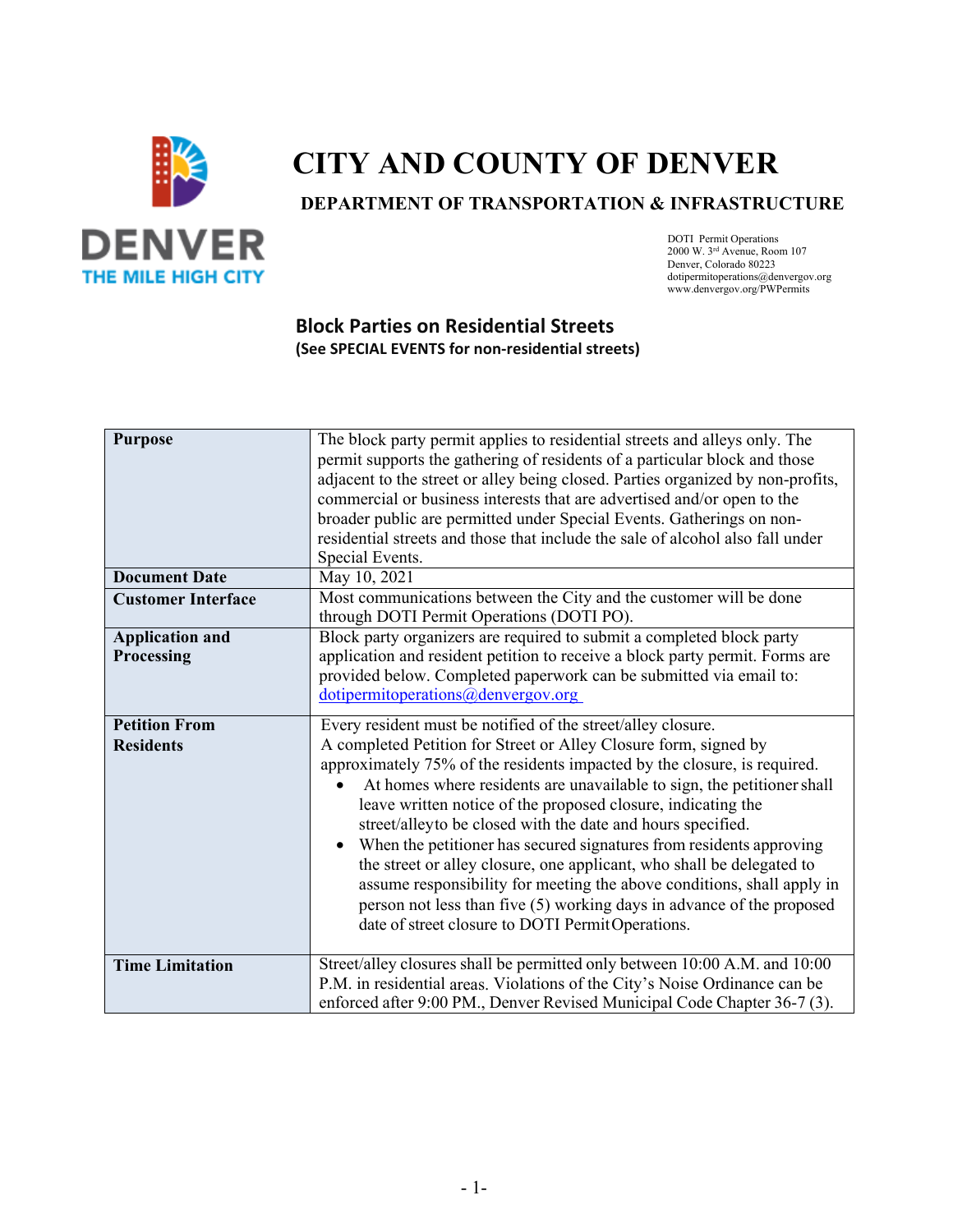| <b>Insurance</b>               | The City and County of Denver is not responsible for any loss or damage              |  |  |
|--------------------------------|--------------------------------------------------------------------------------------|--|--|
|                                | arising out of the Applicant's use of a residential street or alley. Applicant       |  |  |
|                                | acknowledges that private homeowners' or commercial liability insurance              |  |  |
|                                | may not provide Applicant with liability coverage for accidents that occur           |  |  |
|                                | outside of Applicant's private property and in the public right-of-way.              |  |  |
|                                | Applicants can purchase insurance thru the Tenant Use and Liability                  |  |  |
|                                | Insurance Program, or TULIP, offered by the City. Participation in the               |  |  |
|                                | TULIP program lists the City as additionally insured. See instructions for           |  |  |
|                                | purchasing TULIP at the end of this document.                                        |  |  |
| Indemnification                | The Applicant must sign an Indemnification Agreement which is included               |  |  |
| Agreement                      | Application for a Block Party Street Occupancy Permit form.                          |  |  |
| Litter                         | The applicant shall be responsible to see that the street $\&$ /or alley is returned |  |  |
|                                | to a clean and sanitary condition prior to re-opening for vehicular traffic.         |  |  |
| <b>Examples that are Block</b> | Allowed or Considered: Neighborhood gatherings, small bbq's, tables and              |  |  |
| <b>Parties</b>                 | chairs, tents under 200 sqft, face painters, balloon artists, small games and        |  |  |
|                                | activities (all shown on a site plan). Food truck-if food is not being sold.         |  |  |
| <b>Examples that are NOT</b>   | NOT Allowed or Considered: Car shows, art exhibits, pools, bouncy                    |  |  |
| <b>Block Parties</b>           | equipment, stages and structures, amplified music, farmers markets, church           |  |  |
| (Must apply for a residential  | gatherings, political or City Council sponsored events, graduations, birthday        |  |  |
| special event revocable        | parties, cultural celebrations, runs/races/parades. The selling or purchase of       |  |  |
| street occupancy permit -      | food or liquor be that a food truck or not.                                          |  |  |
| RSOP)                          | (If the applicant has any of the above items Public Works suggests they reside       |  |  |
|                                | on private property only and not the PROW)                                           |  |  |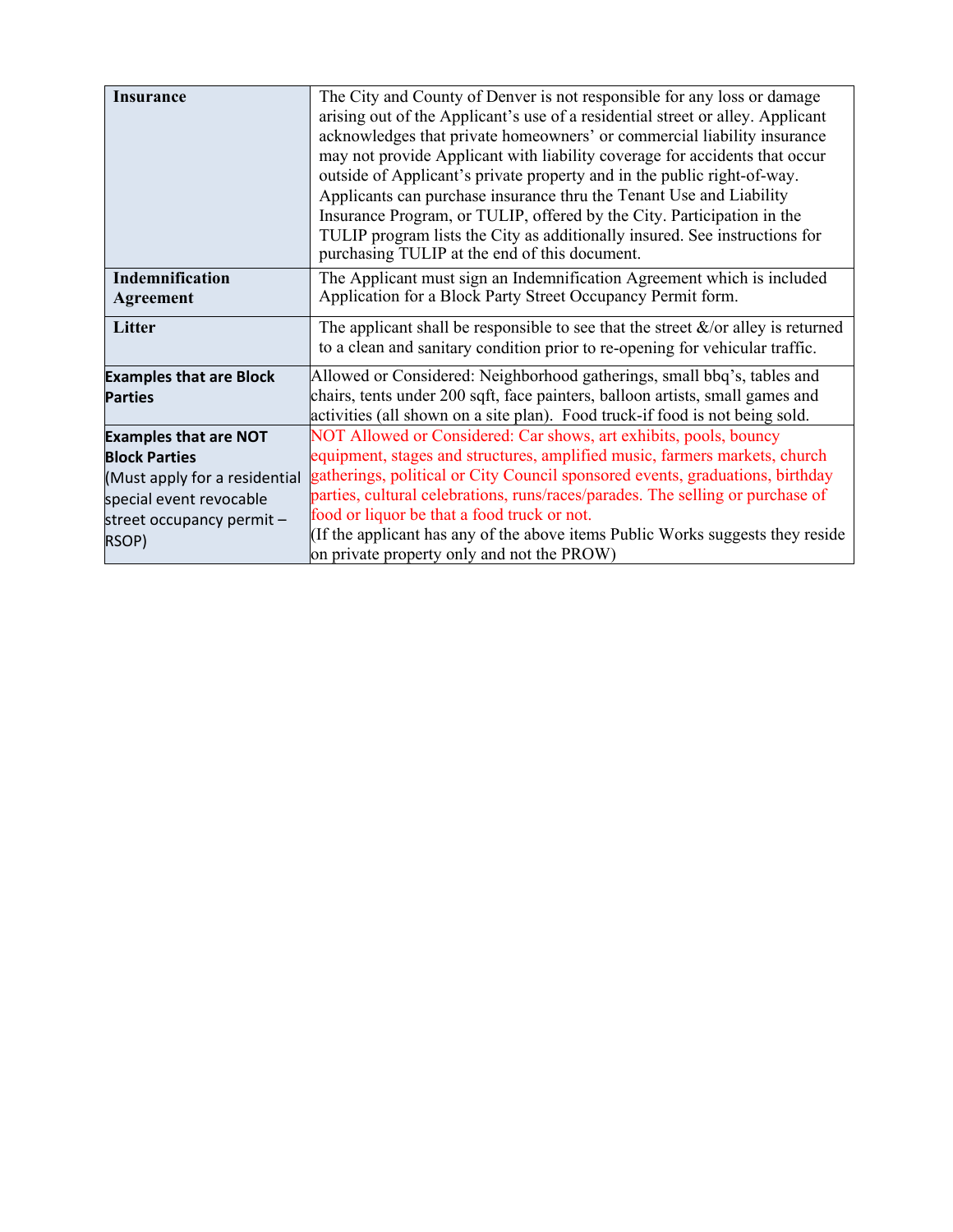| Indemnification   | The Applicant must sign an Indemnification Agreement which is included                                                                                                                   |  |  |
|-------------------|------------------------------------------------------------------------------------------------------------------------------------------------------------------------------------------|--|--|
| <b>Agreement</b>  | Application for a Block Party Street Occupancy Permit form.                                                                                                                              |  |  |
| <b>Barricades</b> | The Permittee shall be responsible for providing barricades/signs in                                                                                                                     |  |  |
|                   | accordance with the Manual on Uniform Traffic Control Devises (MUDTC)                                                                                                                    |  |  |
|                   | as revised by the Colorado Supplement.                                                                                                                                                   |  |  |
|                   | The Permittee should secure from a barricade company:                                                                                                                                    |  |  |
|                   | two (2) type 3 barricades with road closed sign                                                                                                                                          |  |  |
|                   | four (4) saw horse barricades                                                                                                                                                            |  |  |
|                   | And, place them as shown below on each end of the block.                                                                                                                                 |  |  |
|                   | <b>Barricades</b>                                                                                                                                                                        |  |  |
|                   | <b>ROAD</b><br><b>CLOSED</b><br>saw horse<br>type 3 barricade<br>saw horse                                                                                                               |  |  |
|                   | <b>Block Party Location</b><br>(local street, single-block closure, residential area)                                                                                                    |  |  |
|                   |                                                                                                                                                                                          |  |  |
|                   |                                                                                                                                                                                          |  |  |
|                   |                                                                                                                                                                                          |  |  |
|                   |                                                                                                                                                                                          |  |  |
|                   |                                                                                                                                                                                          |  |  |
|                   |                                                                                                                                                                                          |  |  |
|                   |                                                                                                                                                                                          |  |  |
|                   |                                                                                                                                                                                          |  |  |
|                   |                                                                                                                                                                                          |  |  |
|                   |                                                                                                                                                                                          |  |  |
|                   |                                                                                                                                                                                          |  |  |
|                   |                                                                                                                                                                                          |  |  |
|                   |                                                                                                                                                                                          |  |  |
|                   | <b>ROAD</b><br><b>CLOSED</b>                                                                                                                                                             |  |  |
|                   |                                                                                                                                                                                          |  |  |
|                   |                                                                                                                                                                                          |  |  |
|                   | These are minimum requirements for a typical 36 foot wide local street.<br>Some streets may require additional barricades. Detours will require an<br>approved traffic maintenance plan. |  |  |
|                   |                                                                                                                                                                                          |  |  |
|                   |                                                                                                                                                                                          |  |  |
| Litter            | The applicant shall be responsible to see that the street $\&$ /or alley is returned                                                                                                     |  |  |
|                   | to a clean and sanitary condition prior to re-opening for vehicular traffic.                                                                                                             |  |  |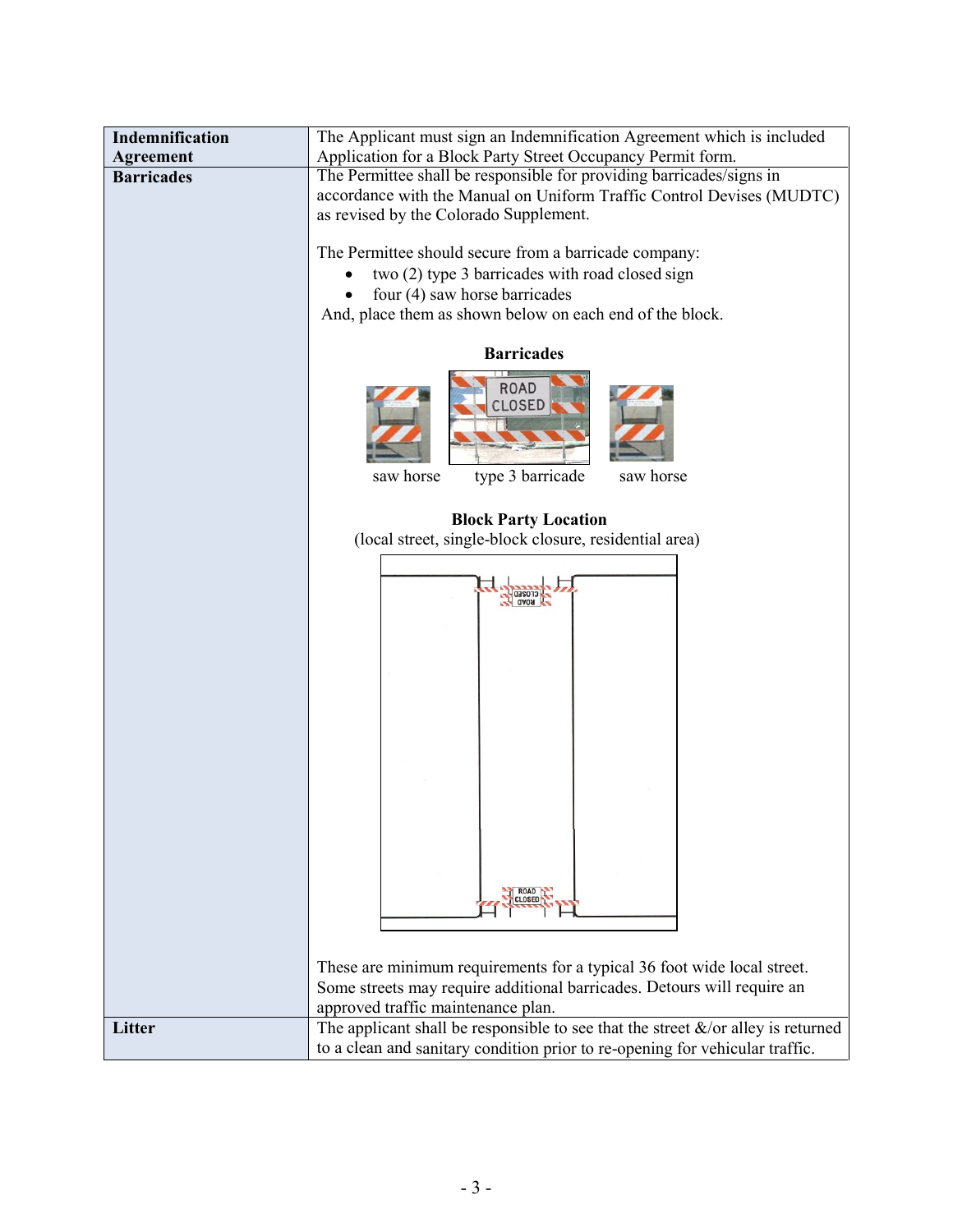

Department of Transportation and Infrastructure

Permit Operations

2000 West 3rd Avenue, Room 107 Denver, CO 80223-1027 p: 303.446.3759 f: 303.446.3755 [www.denvergov.org/pwpermits](http://www.denvergov.org/pwpermits)

### **EXHIBIT B**

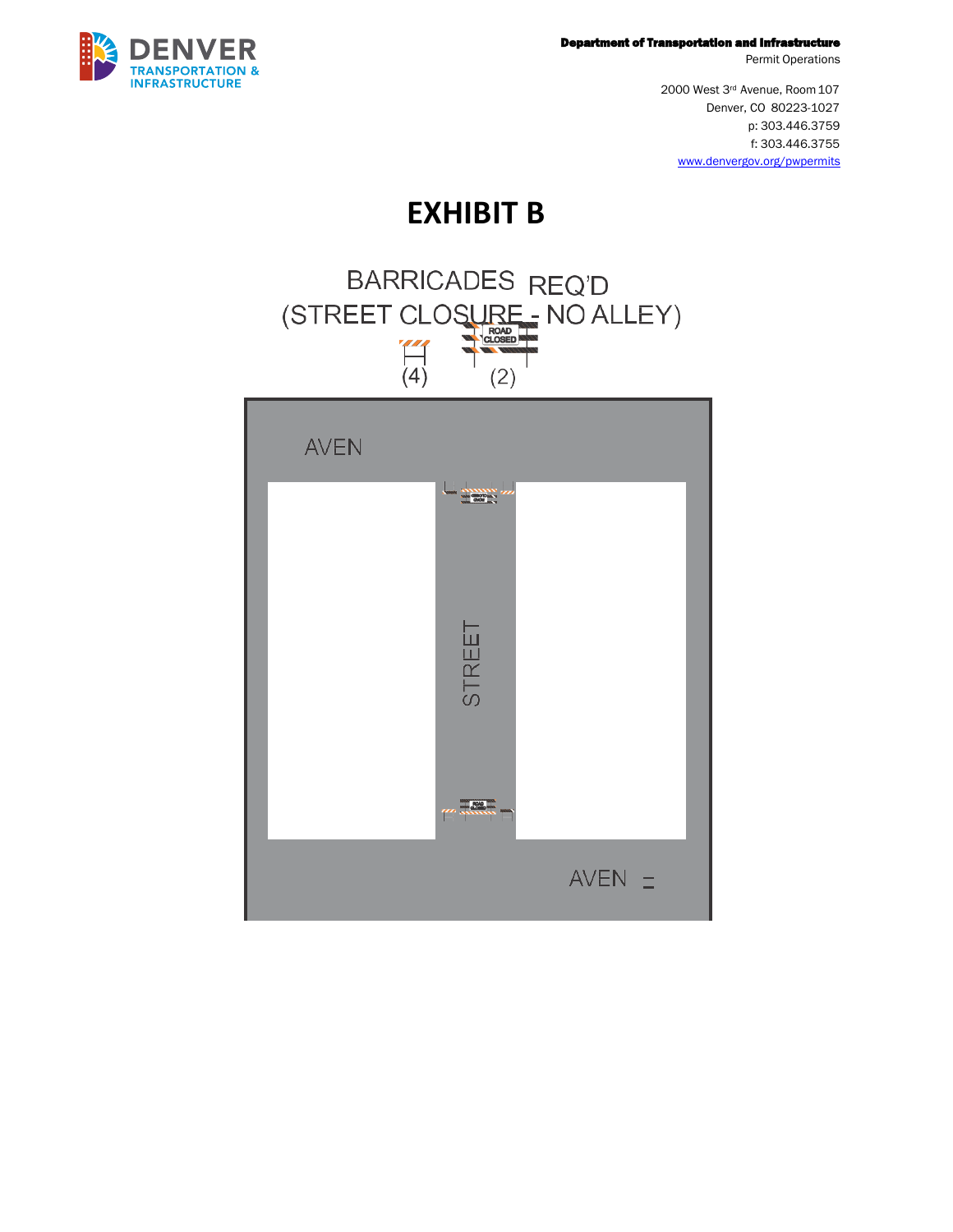

Department of Transportation and Infrastructure

Permit Operations

2000 West 3rd Avenue, Room 107 Denver, CO 80223-1027 p: 303.446.3759 f: 303.446.3755 [www.denvergov.org/pwpermits](http://www.denvergov.org/pwpermits)

## **EXHIBIT C**

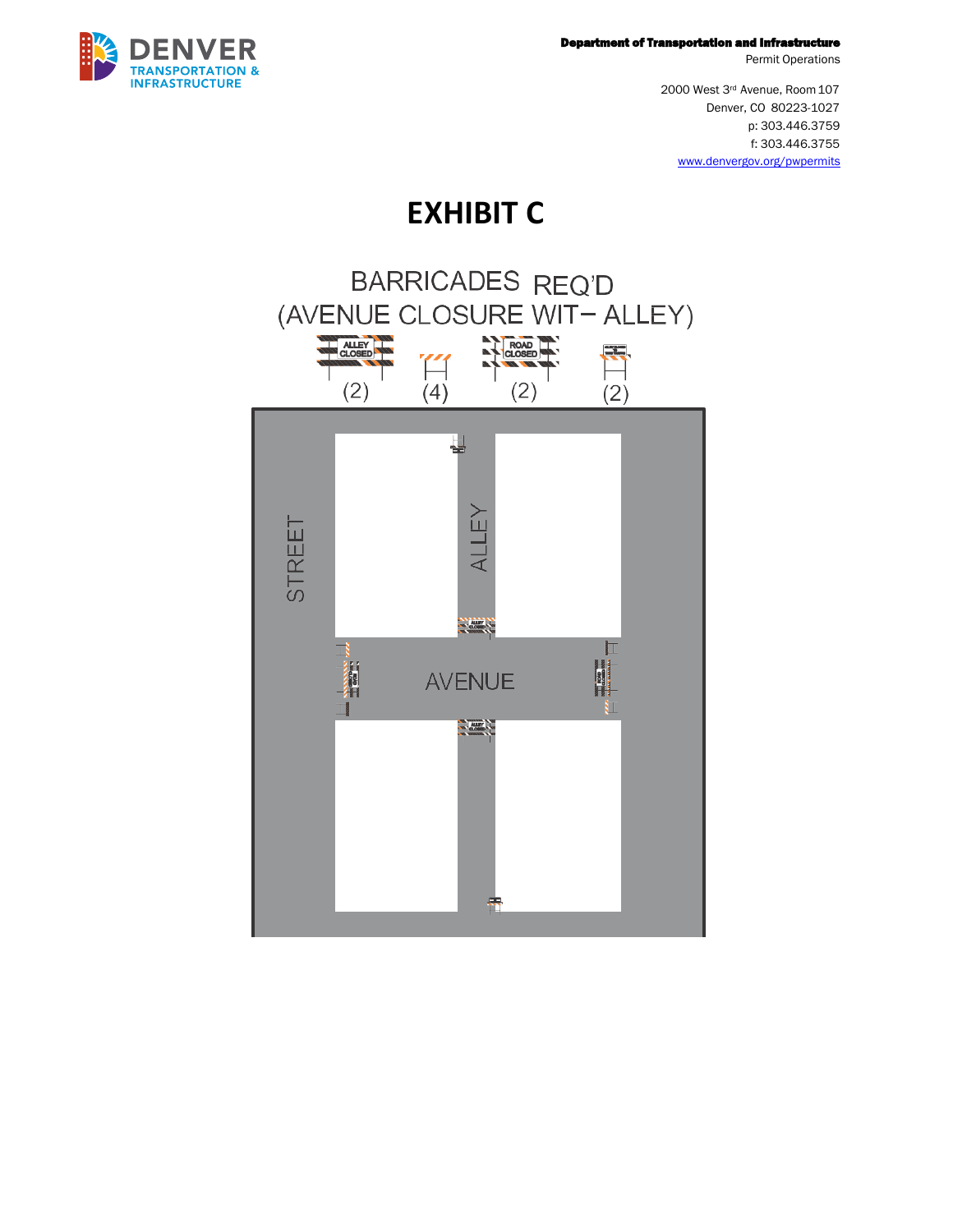

#### Department of Transportation and Infrastructure

Permit Operations

2000 West 3rd Avenue, Room 107 Denver, CO 80223-1027 p: 303.446.3759 f: 303.446.3755 [www.denvergov.org/pwpermits](http://www.denvergov.org/pwpermits)

**EXHIBIT D**



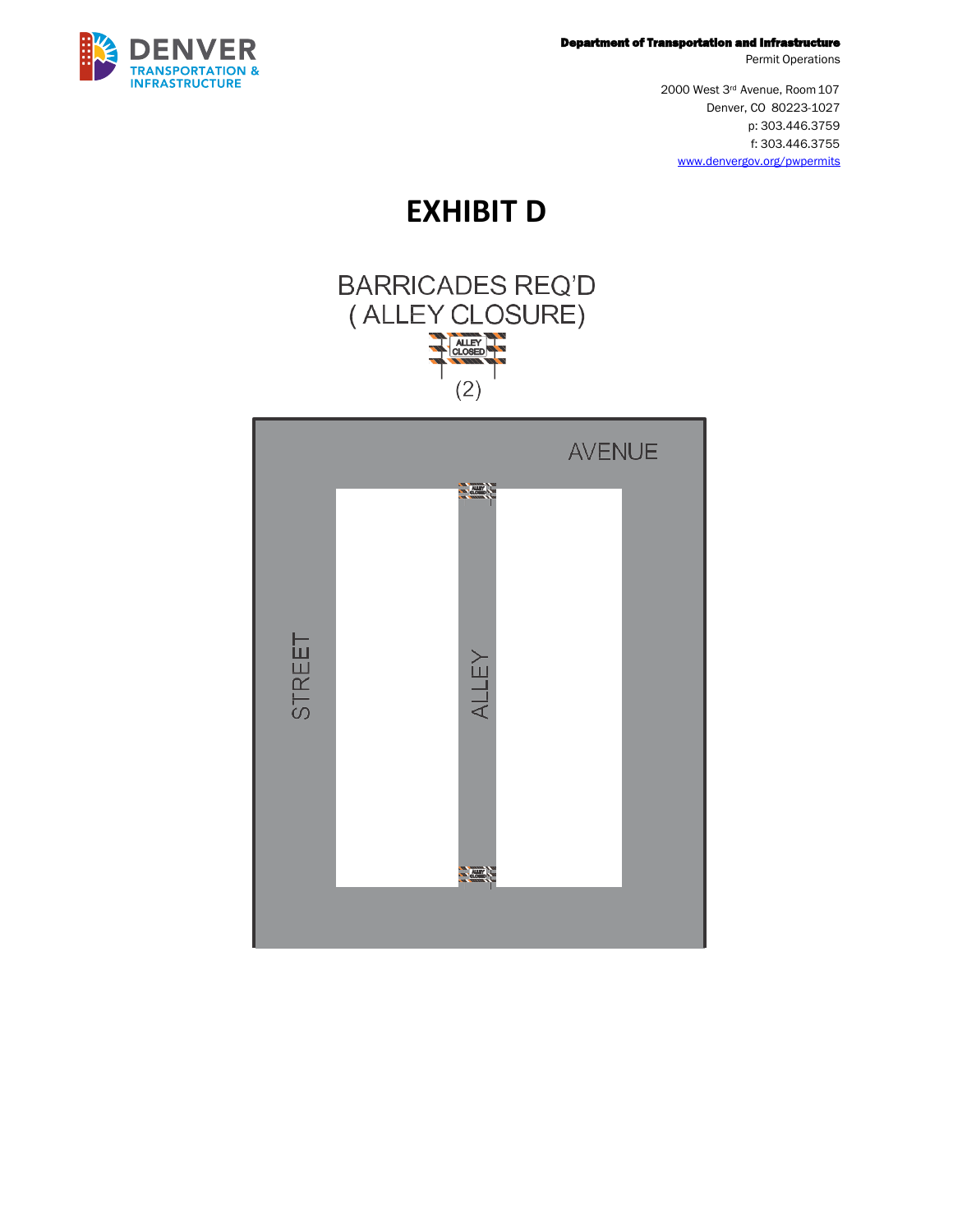#### To be submitted to **dotipermitoperations@denvergov.org**

| <b>Petition for Street or Alley Closure for Residential Block Party</b> |                                                                               |              |                                                                                                                                                                                                                      |
|-------------------------------------------------------------------------|-------------------------------------------------------------------------------|--------------|----------------------------------------------------------------------------------------------------------------------------------------------------------------------------------------------------------------------|
| <b>Street</b>                                                           | between                                                                       | and          |                                                                                                                                                                                                                      |
| Date                                                                    | <b>Hours: From</b>                                                            | A.M./P.M. to | A.M./P.M.                                                                                                                                                                                                            |
|                                                                         | for their private use according to the conditions of the reverse side hereof. |              | The below named persons, including approximately 75% of all residents on both sides of the above named<br>street/alley section, request the closure of said section on the date and during the hours specified above |

| Signature        | <b>Address of Property</b> | <b>Telephone</b> | <b>Date</b> |
|------------------|----------------------------|------------------|-------------|
| 1.               |                            |                  |             |
| 2.               |                            |                  |             |
| $\overline{3}$ . |                            |                  |             |
| 4.               |                            |                  |             |
| $\overline{5}$ . |                            |                  |             |
| 6.               |                            |                  |             |
| 7.               |                            |                  |             |
| 8.               |                            |                  |             |
| 9.               |                            |                  |             |
| 10.              |                            |                  |             |
| 11.              |                            |                  |             |
| 12.              |                            |                  |             |
| 13.              |                            |                  |             |
| 14.              |                            |                  |             |
| 15.              |                            |                  |             |
| 16.              |                            |                  |             |
| 17.              |                            |                  |             |
| 18.              |                            |                  |             |
| 19.              |                            |                  |             |
| 20.              |                            |                  |             |
| 21.              |                            |                  |             |
| 22.              |                            |                  |             |
| 23.              |                            |                  |             |
| 24.              |                            |                  |             |
| 25.              |                            |                  |             |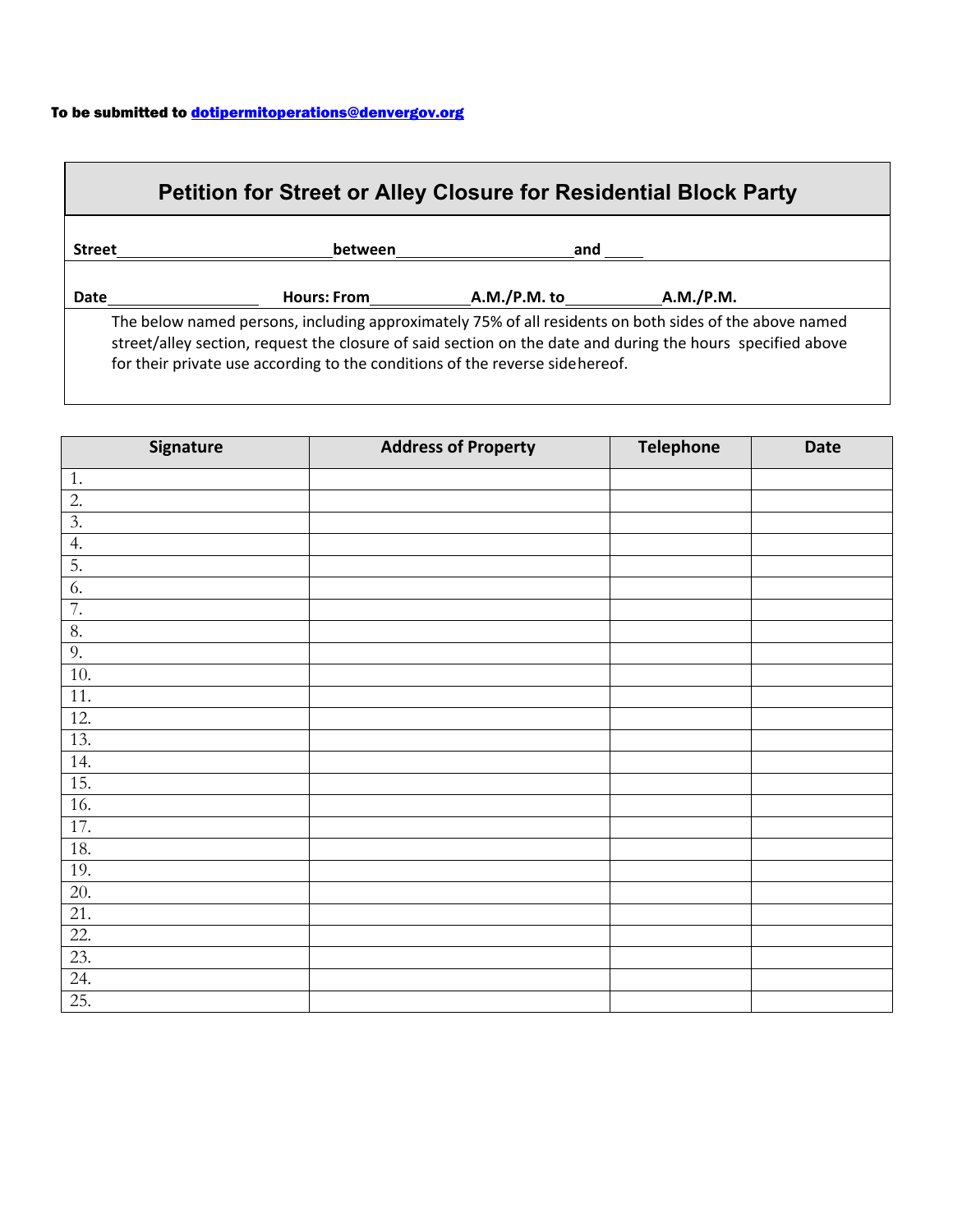### **National Tenant User Liability Program Tenant Users Liability Insurance Policy (TULIP)** Website Instruction

*If you have questions or are having trouble accessing the website, please call 1-800-507-8414*

Note: You may view TULIP fees by obtaining a quote, with no obligation to purchase.

**To access the TULIP program, please visit** https://tulip.intactspecialty.com/e/tulip/apply.aspx

1. Step 1 asks you to select your facility (the location your event will be taking place). Enter the Denver DOTI/Public Works Permit code:

#### **DENVER DOTI PERMITS = 1879-002**

| TULIP<br><b>Tenant Users Liability Insurance Policy</b>                                                                                                                             | <b>SALE SPECIALLY</b><br><b>SALE SPECIALLY</b><br><b>OOO</b> INSURANCE SERVICES    |                                    |
|-------------------------------------------------------------------------------------------------------------------------------------------------------------------------------------|------------------------------------------------------------------------------------|------------------------------------|
| <b>TULIP Program</b><br>Get a quote or purchase insurance for your event.<br>Step 1<br>Step 4<br>Step 2<br>Step 3                                                                   | 800.507.8414<br>8:30 a.m. - 5 p.m. PT<br>Monday through Friday<br>Step 5<br>Step 6 |                                    |
| <b>Confirm Venue</b><br><b>Event Details</b><br>Confirm<br>Get Quote<br>Do not use your browser's "Back" button during this process or information you entered may be<br>a<br>lost. | Make Payment<br>Summary                                                            | Enter Facility ID<br>1879-002 Here |
| <b>Confirm Your Venue</b><br>Enter your Venue ID Code:<br>Or search below<br>Or search for your Venue:<br>Enter venue name                                                          | Search                                                                             |                                    |

2. Once you have made a selection, please verify you have the correct location before proceeding to the next step.

3. When you have selected the correct location, you are ready to follow the steps to obtain your quote and purchase coverage if desired. If you do not have the correct location, you can go back to the drop down lists to select again.

**IMPORTANT! When you are asked for the name of your event, include the name of the event or facility you are renting in the name. If you have a permit number, please include that, as well.**

Examples: Lawrence Street Block Party John Smith Family Picnic at City Park Permit Number XXXX

4. Once coverage has been purchased, a certificate of insurance will be e-mailed to you. Please print and provide a copy to the Denver DOTI Permit Operations office.

If you have questions or are having trouble accessing the website, please call 1-800-507-8414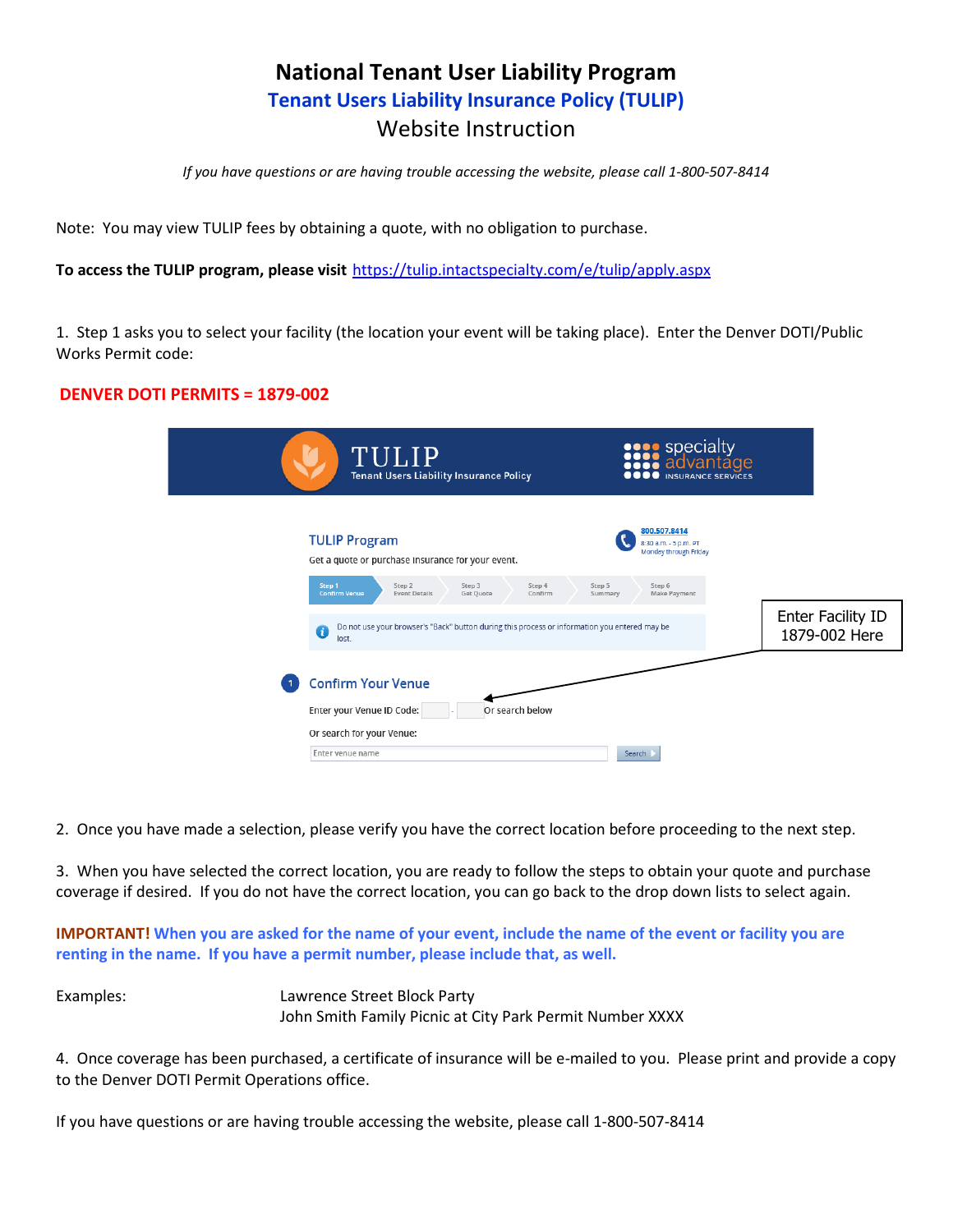| Location of block party (circle one): STREET ALLEY                                                                                           |  |  |
|----------------------------------------------------------------------------------------------------------------------------------------------|--|--|
| For a street block party, complete the following:                                                                                            |  |  |
|                                                                                                                                              |  |  |
| (Street/Avenue)                                                                                                                              |  |  |
|                                                                                                                                              |  |  |
| (Street/Avenue)<br>(Street/Avenue)                                                                                                           |  |  |
| For a block party in the alley, complete the following:<br>The block party will occur in the alley bounded by the following Streets/Avenues: |  |  |
|                                                                                                                                              |  |  |
| Street/Avenue                                                                                                                                |  |  |
|                                                                                                                                              |  |  |
| <b>Street/Avenue</b>                                                                                                                         |  |  |

Applicant must comply with all applicable city and state laws. Applicant further acknowledges that he, she, or it must promptly comply with orders of law enforcement personnel, firefighters or other emergency workers. Applicant acknowledges and agrees that he, she, or it is not immune from civil claims of third parties that are based upon loss or damage occurring at, or in conjunction with, block party events.

As an applicant for a block party permit, I certify that I have read and understand all of the conditions and procedures that are required in order to obtain the permit and I agree to comply with each of those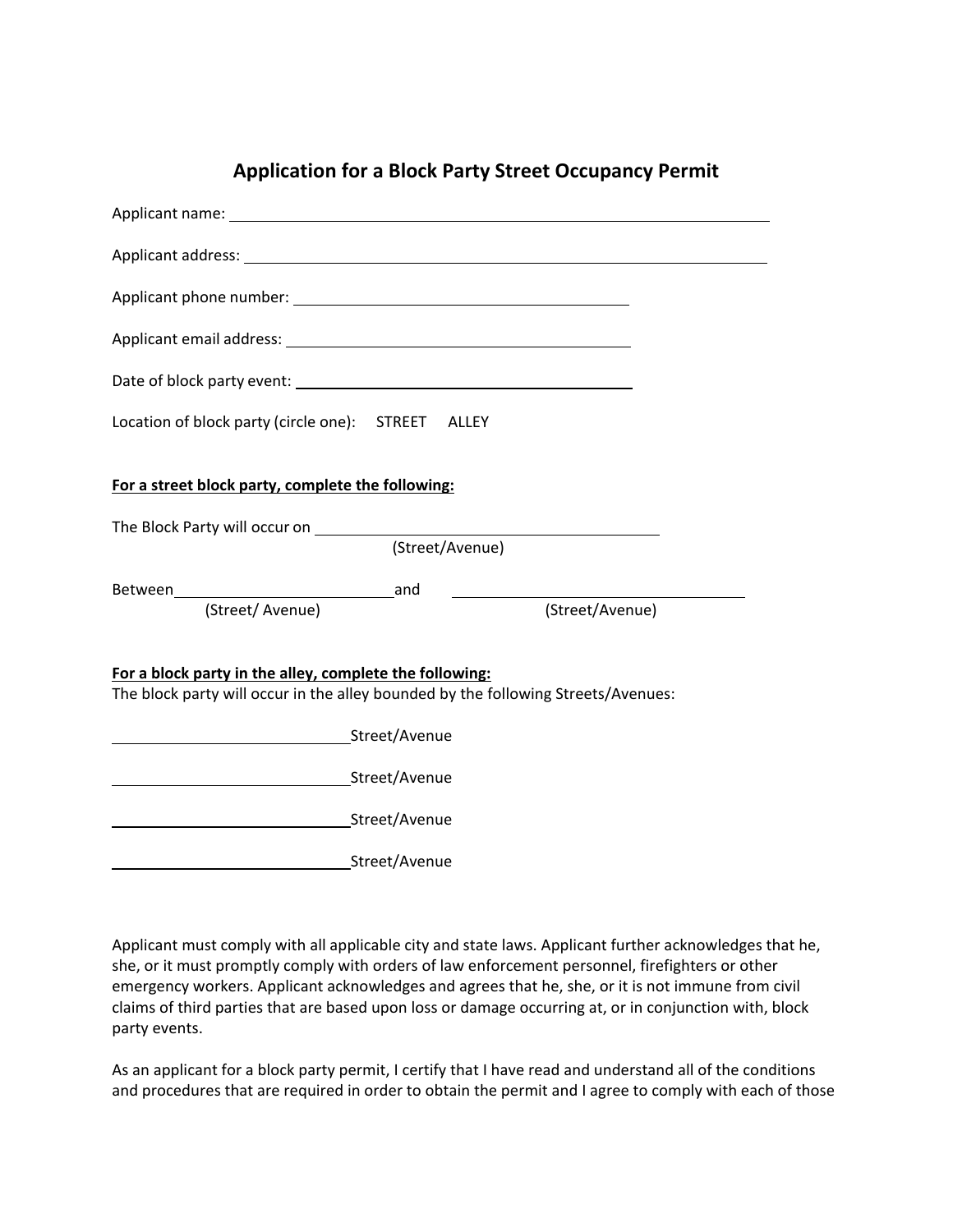conditions and procedures. I understand I must circulate a notification petition to all residents on this block using the form provided by the City, and it must be submitted prior to the issuance of a block party permit. I intend to maintain a copy of the permit which allows the street to be closed for this event, and keep it on-site during the block party. As a representative of the block party, I will abide by all standards and block party permit conditions. I understand that the use of the public right-of-way for this block party includes some risks to participants. [[Initial]

#### **INSURANCE**

Liability insurance is not required to obtain a street occupancy permit for a block party. However, Applicant acknowledges that private homeowners' or commercial liability insurance may not provide Applicant with liability protection for accidents that occur outside of Applicant's private property and in the public right-of-way. Applicant is aware that he, she, or it can purchase insurance thru the Tenant Use and Liability Insurance Program, or TULIP, offered by the City.

Please check one of the following:

I secured insurance for my party through my homeowner's insurance or business organization

I elected to purchase insurance coverage using the City's T.U.L.I.P program

I have not secured insurance

#### **INDEMNIFICATION AGREEMENT**

1. Applicant agrees that he, she, or it will defend, indemnify, reimburse and hold harmless the City and County of Denver ("City"), its appointed and elected officials, agents and employees for, from and against all liabilities, claims, judgments, suits or demands for damages to persons or property arising out of, resulting from, or related to the Applicant's temporary use of the premises for which the Applicant is permitted to conduct a block party event on the date referenced above, that are due to the negligence or fault of the Applicant or the Applicant's agents, employees, representatives, subcontractors, suppliers, volunteers, patrons, guests, licensees, or invitees, or of any other person entering in or upon the Premises for said block party event with the express or implied invitation or permission of Applicant ("Claims").

2. Applicant's duty to defend and indemnify City shall arise at the time written notice of the Claim is first provided to City regardless of whether suit has been filed and even if Applicant is not named as a Defendant.

3. Applicant shall obtain, at its own expense, any insurance that he, she, or it deems necessary for the Applicant's and the City's protection.

The person signing and executing the Indemnity Agreement on behalf of Applicant represents and warrants that he or she has been fully authorized by Applicant to execute the Agreement on behalf of